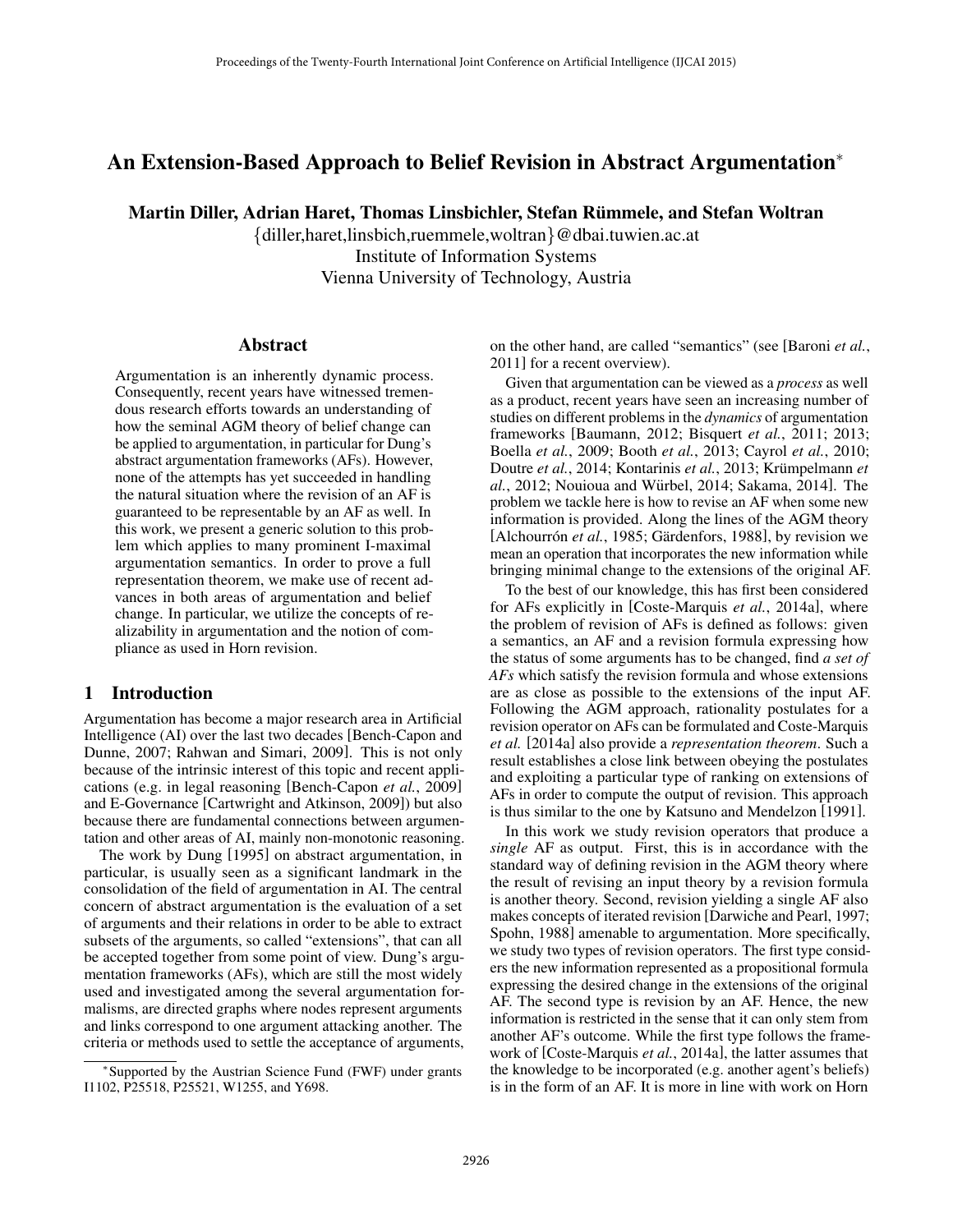revision [Delgrande and Peppas, 2015] where all involved formulas stem from the same fragment.

Our main contributions are as follows:

• We derive full *representation theorems* for both mentioned types of revision; our results are, moreover, *generic* in the sense that they hold for a wide range of semantics including preferred, semi-stable, stage, and stable semantics.

• For the revision-by-formula approach, we give novel notions of *compliance* [Delgrande and Peppas, 2015] in order to restrict the rankings. This is required to guarantee that the outcome of the corresponding operators can be expressed by an AF under a given semantics. To this end, exact knowledge about the expressiveness of argumentation semantics is needed. For most of the standard semantics, [Dunne *et al.*, 2014] provides the necessary results.

• In the revision-by-AF approach, we show that the concept of compliance can be dropped, thus standard revision operators satisfying all postulates like Dalal's [1988] operator can be directly applied to revision of AFs. However, an additional postulate (again borrowed from [Delgrande and Peppas, 2015]) is needed for the representation theorem.

# 2 Preliminaries

We first recall basic notions of Dungs's abstract frameworks (the reader is referred to [Dung, 1995; Baroni *et al.*, 2011] for further background), then present recent results from [Dunne *et al.*, 2014] which we require for our results and finally define rankings as used in belief change in terms of extensions.

We assume an arbitrary but finite domain  $\mathfrak A$  of arguments. An argumentation framework (AF) is a pair  $F = (A, R)$  where  $A \subseteq \mathfrak{A}$  is non-empty, and  $R \subseteq A \times A$  is the attack relation. The collection of all AFs is given as  $AF_{\mathfrak{A}}$ .

Given  $F = (A, R)$ , an argument  $a \in A$  is *defended* (in F) by a set  $S \subseteq A$  if for each  $b \in A$  such that  $(b, a) \in R$ , there is  $a c \in S$  with  $(c, b) \in R$ . A set T of arguments is defended (in F) by S if each  $a \in T$  is defended by S (in F). A set  $S \subseteq A$ is *conflict-free* (in F), if there are no arguments  $a, b \in S$ , such that  $(a, b) \in R$ . We denote the set of all conflict-free sets in F as  $cf(F)$ . A set  $S \in cf(F)$  is called *admissible* (in F) if S defends itself. We denote the set of admissible sets in  $F$  as  $adm(F)$ . For  $S \subseteq A$ , the range of S (wrt. F), denoted  $S_F^+$ , is the set  $S \cup \{a \mid \exists s \in S : (s, a) \in R\}.$ 

A *semantics* maps each  $F \in AF_{\mathfrak{A}}$  to a set of extensions  $\mathbb{S} \subseteq 2^{\mathfrak{A}}$ . For the stable, preferred, stage, and semi-stable semantics respectively, the extensions are defined as follows:

- $S \in stb(F)$ , if  $S \in cf(F)$  and  $S_F^+ = A$ ;
- $S \in prf(F)$ , if  $S \in adm(F)$  and  $\sharp T \in adm(F)$  s.t.  $T \supset S$ ;
- $S \in \text{stg}(F)$ , if  $S \in \text{cf}(F)$  and  $\sharp T \in \text{cf}(F)$  with  $T_F^+ \supset S_F^+$ ;
- $S \in \text{sem}(F)$ , if  $S \in \text{adm}(F)$  and  $\sharp T \in \text{adm}(F)$  s.t.  $T_F^+ \supset S_F^+$ .

The signature  $\Sigma_{\sigma}$  of a semantics  $\sigma$  is defined as  $\Sigma_{\sigma}$  =  $\{\sigma(F) \mid F \in AF_{\mathfrak{A}}\}\,$ , containing exactly those sets of extension which can be *realized* under σ. Exact characterizations of those sets for the aforementioned semantics have been given in [Dunne *et al.*, 2014]. If  $S_1$  and  $S_2$  are two extensions such that  $S_1 \neq S_2$ , we say that  $S_1$  and  $S_2$  are  $\subseteq$ *-comparable* if  $S_1 \subseteq S_2$ or  $S_2 \subseteq S_1$ . We say that  $S_1$  and  $S_2$  are  $\subseteq$ *-incomparable* if

they are not ⊆-comparable. Some of our results will apply to semantics for which the following properties hold in terms of realizability:

**Definition 1.** A semantics  $\sigma$  is called *proper I-maximal* if for each  $\mathbb{S} \in \Sigma_{\sigma}$  it holds that (i) for any  $S_1, S_2 \in \mathbb{S}, S_1 \subseteq S_2$ implies  $S_1 = S_2$ ; (ii)  $\mathbb{S}' \in \Sigma_{\sigma}$  for any  $\mathbb{S}' \subseteq \mathbb{S}$  with  $\mathbb{S}' \neq \emptyset$ ; and (iii) for any  $\subseteq$ -incomparable  $S_1, S_2 \in 2^{\mathfrak{A}}$  it holds that  $\{S_1, S_2\} \in \Sigma_{\sigma}$ .

In words, an I-maximal [Baroni and Giacomin, 2007] semantics  $\sigma$  is proper if, for any AF F, we can realize any non-empty subset of  $\sigma(F)$  under  $\sigma$  and on the other hand, for any pair of ⊆-incomparable sets of arguments, we can find an AF having exactly these as extensions under  $\sigma$ .

The next observation follows from [Dunne *et al.*, 2014].

Proposition 1. *Preferred, stable, semi-stable and stage semantics are proper I-maximal.*

**Definition 2.** Given a semantics  $\sigma$ , we define the function  $f_{\sigma}: 2^{2^{\mathfrak{A}}}\mapsto AF_{\mathfrak{A}}$  mapping sets of extensions to AFs such that  $f_{\sigma}(\mathbb{S}) = F$  with  $\sigma(F) = \mathbb{S}$  if  $\mathbb{S} \in \Sigma_{\sigma}$  and  $f_{\sigma}(\mathbb{S}) = (\emptyset, \emptyset)$ otherwise.

Note that  $\mathbb{S} \in \Sigma_{\sigma}$  guarantees that we can find an AF which, when evaluated under  $\sigma$  results in S. We leave the exact specifications of such AFs open; canonical constructions for the semantics we consider can be found in [Dunne *et al.*, 2014]. Such constructions may result in AFs with additional arguments to those contained in a  $\mathbb{S} \in \Sigma_{\sigma}$ , although recent work on realizability in compact AFs [Baumann *et al.*, 2014] could pave the way for constructions of AFs without new arguments. In general,  $f_{\sigma}$  is not unique. Nevertheless, throughout the paper we assume  $f_{\sigma}$  to be fixed for every  $\sigma$ .

By  $\mathcal{P}_{\mathfrak{A}}$  we denote the set of propositional formulas over  $\mathfrak{A}$ , where the arguments in  $\mathfrak A$  represent propositional variables. A set of arguments  $E \subseteq \mathfrak{A}$  can be seen as an interpretation, where  $a \in E$  means that a is assigned *true* and  $a \notin E$  means that *a* is assigned *false*. If a formula  $\varphi \in \mathcal{P}_{\mathfrak{A}}$  evaluates to *true* under an interpretation  $E, E$  is a model of  $\varphi$ .  $[\varphi]$  denotes the set of models of  $\varphi$ . Moreover,  $\varphi_1 \equiv \varphi_2$  if  $[\varphi_1] = [\varphi_2]$ .

A *pre-order*  $\preceq$  *on*  $2^{\mathfrak{A}}$  is a reflexive, transitive binary relation on  $2^{\mathfrak{A}}$ . If  $E_1 \preceq E_2$  or  $E_2 \preceq E_1$  for any  $E_1, E_2 \in 2^{\mathfrak{A}}$ , the pre-order  $\preceq$  is *total*. Moreover, for  $E_1, E_2 \in 2^{\mathfrak{A}}, E_1 \prec E_2$ denotes the strict part of  $\preceq$ , i.e.  $E_1 \preceq E_2$  and  $E_2 \npreceq E_1$ . We write  $E_1 \approx E_2$  the case  $E_1 \preceq E_2$  and  $E_2 \preceq E_1$ . An *I-total pre-order on*  $2^{\mathfrak{A}}$  is a pre-order on  $2^{\mathfrak{A}}$  such that  $E_1 \preceq E_2$  or  $E_2 \preceq E_1$  for any pair  $E_1, E_2$  of  $\subseteq$ -incomparable extensions. Finally, for a set of sets of arguments  $\mathbb{S} \subseteq 2^{\mathfrak{A}}$  and a pre-order  $\preceq$ , min( $\mathbb{S}, \preceq$ ) = { $E_1 \in \mathbb{S} \mid \nexists E_2 \in \mathbb{S} : E_2 \prec E_1$  }.

### 3 Representation Theorems

A key insight in belief change is the realization that any belief revision operator can be characterized using rankings on the possible worlds described by the language. Intuitively, the rankings can be thought of as plausibility relations on possible worlds. Revision by a formula  $\varphi$  then amounts to choosing the most plausible worlds among the models of  $\varphi$ . The fact that this strategy is sound with respect to the postulates is guaranteed by a representation result [Katsuno and Mendelzon, 1991].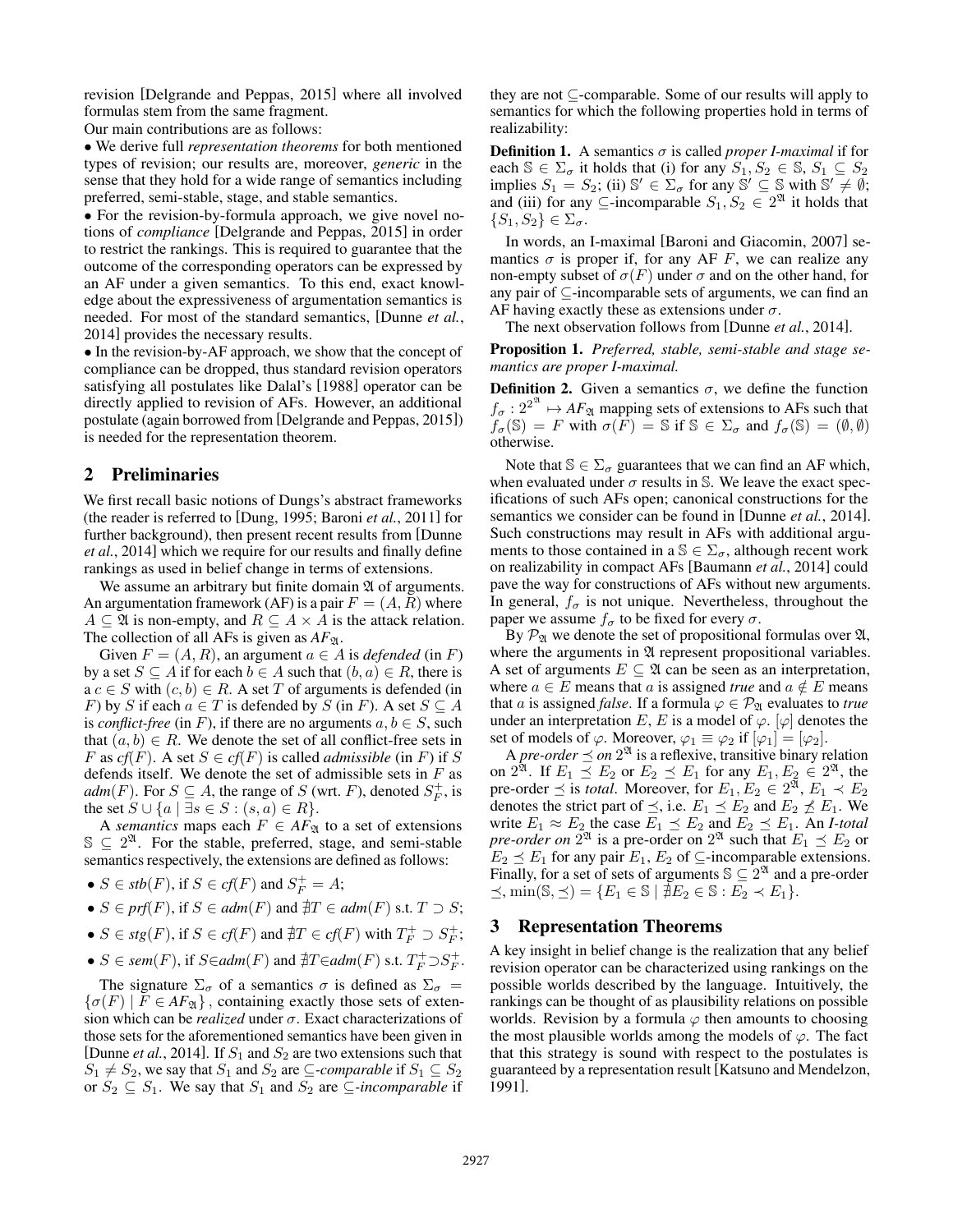In our approach, subsets of  $2^{\mathfrak{A}}$  play the role both of extensions for AFs and models of propositional formulas, and will be the possible worlds that a revision operator chooses from. Consequently, we use rankings on  $2^{\mathfrak{A}}$  to characterize the class of revision operators for AFs. We employ two main types of rankings, introduced below.

**Definition 3.** Given a semantics  $\sigma$ , an *(I-)faithful assignment* maps every  $F \in AF_{\mathfrak{A}}$  to an (I-)total pre-order  $\preceq_F$  on  $2^{\mathfrak{A}}$  such that, for any ( $\subseteq$ -incomparable)  $E_1, E_2 \in 2^{\mathfrak{A}}$  and  $F, F_1, F_2 \in$  $AF_{\mathfrak{A}},$  it holds that:

- (*i*) if  $E_1, E_2 \in \sigma(F)$ , then  $E_1 \approx E_2$ ,
- (*ii*) if  $E_1 \in \sigma(F)$  and  $E_2 \notin \sigma(F)$ , then  $E_1 \prec_F E_2$ ,

(*iii*) if  $\sigma(F_1) = \sigma(F_2)$ , then  $\preceq_{F_1} = \preceq_{F_2}$ .

The pre-order  $\preceq_F$  assigned to F by an (I-)faithful assignment is referred to as the *(I-)faithful ranking associated with* F.

Faithful assignments approximate the notion with the same name introduced by Katsuno and Mendelzon [1991]. I-faithful assignments differ in that they require the rankings to be Itotal, thus allowing (but not requiring) them to be partial with respect to ⊆-comparable pairs of extensions. Section 3.2 explains why we need to introduce this second type.

#### 3.1 Revision by Propositional Formulas

We first consider revision of an AF by a propositional formula. Hence we are interested in operators of the form  $\star_{\sigma}$ :  $AF_{\mathfrak{A}} \times$  $\mathcal{P}_{\mathfrak{A}} \mapsto AF_{\mathfrak{A}}$  mapping an AF F and a consistent<sup>1</sup> propositional formula  $\varphi$  to a revised AF  $F \star_{\sigma} \varphi$ . Intuitively,  $\varphi$  describes information which should be incorporated in F. To this end, the operator revises F such that the  $\sigma$ -extensions of F change according to the models of  $\varphi$ . We define the revision postulates adjusted to the AF scenario in a similar manner to [Coste-Marquis *et al.*, 2014a].

- (P $\star$ 1)  $\sigma(F \star_{\sigma} \varphi) \subseteq [\varphi].$
- (P $\star$ 2) If  $\sigma(F) \cap [\varphi] \neq \emptyset$  then  $\sigma(F \star_{\sigma} \varphi) = \sigma(F) \cap [\varphi]$ .
- (P $\star$ 3) If  $[\varphi] \neq \emptyset$  then  $\sigma(F \star_{\sigma} \varphi) \neq \emptyset$ .
- (P $\star$ 4) If  $\varphi \equiv \psi$  then  $\sigma(F \star_{\sigma} \varphi) = \sigma(F \star_{\sigma} \psi)$ .
- (P $\star$ 5)  $\sigma(F \star_{\sigma} \varphi) \cap [\psi] \subseteq \sigma(F \star_{\sigma} (\varphi \wedge \psi)).$
- (P $\star$ 6) If  $\sigma(F \star_{\sigma} \varphi) \cap [\psi] \neq \emptyset$  then  $\sigma(F \star_{\sigma} (\varphi \wedge \psi)) \subseteq$  $\sigma(F \star_\sigma \varphi) \cap [\psi].$

P $\star$ 1 says that when we revise by  $\varphi$ , the extensions of the revision output should be among the interpretations that satisfy  $\varphi$ . P $\times$ 2 specifies that if  $\varphi$  is consistent with F (in the sense that they share models), revision amounts to nothing more than taking the common models. P $\star$ 3 says that if  $\varphi$ is a consistent formula, then revision by  $\varphi$  should also be consistent. P $\star$ 4 guarantees irrelevance of syntax. P $\star$ 5 and  $P*6$  ensure that revision is performed with minimal change to the AF F. For further discussion on the motivation of the

postulates, see [Alchourrón *et al.*, 1985; Gärdenfors, 1988; Katsuno and Mendelzon, 1991].

Due to reasons pointed out in the introduction we require the result of the revision to be a single AF. For this reason we face a similar challenge to that encountered in Horn revision [Delgrande and Peppas, 2015]. Specifically, it may be the case that a set of extensions S that is the desired outcome of the revision under a semantics  $\sigma$  cannot be realized under  $\sigma$ . To overcome this problem we use  $\Sigma_{\sigma}$  to define the following restriction on pre-orders, which we will need to obtain our representation theorem:

**Definition 4.** A pre-order  $\preceq$  is  $\sigma$ -compliant if for every consistent formula  $\varphi \in \mathcal{P}_{\mathfrak{A}}$  it holds that  $\min([\varphi], \preceq) \in \Sigma_{\sigma}$ .

**Example 1.** Consider the pre-order  $\prec$  defined as  $\{a, b, c\} \prec$  ${a,b} \approx {a,c} \approx {b,c} \prec {a} \approx {b} \approx {c} \prec \emptyset.$ Now let  $\varphi = \neg(a \land b \land c)$  and observe that  $\min([\varphi], \preceq)$  $) = \{ \{a, b\}, \{a, c\}, \{b, c\} \}.$  From the results in [Dunne *et al.*, 2014] we know that for  $\sigma \in \{stb, prf, stg, sem\}$ ,  $\{\{a, b\}, \{a, c\}, \{b, c\}\}\notin \Sigma_{\sigma}$ , hence  $\preceq$  is not  $\sigma$ -compliant.

On the other hand let  $\prec'$  be the pre-order defined as  ${a, b, c} \prec {a} \approx {b} \approx {c} \prec {a, b} \prec {a, c} \prec {b, c} \prec {c}$  followed by an arbitrary  $\prec'$ -chain of the remaining elements of  $2^{\mathfrak{A}}$ . One can check that  $\preceq'$  is  $\sigma$ -compliant. For instance,  $\min([\varphi], \preceq') = \{\{a\}, \{b\}, \{c\}\} \in \Sigma_{\sigma}.$ 

Note that for semantics considered in [Dunne *et al.*, 2014], their results imply that checking whether a given pre-order is  $\sigma$ -compliant can be done in polynomial time. Using the notion of  $\sigma$ -compliance enables us to extend the AGM approach to capture the revision of argumentation frameworks under proper I-maximal semantics by propositional formulas.

**Theorem 1.** Let  $\sigma$  be a proper *I-maximal semantics*,  $F \in$  $AF_{\mathfrak{A}}$  *and*  $\preceq_F$  *a*  $\sigma$ -compliant and faithful ranking associated *with F. Define an operator*  $\star_{\sigma}$ *:*  $AF_{\mathfrak{A}} \times \mathcal{P}_{\mathfrak{A}} \mapsto AF_{\mathfrak{A}}$  *by* 

$$
F \star_{\sigma} \varphi = f_{\sigma}(\min([\varphi], \preceq_F)).
$$

*Then*  $\star_{\sigma}$  *satisfies postulates P* $\star$ *1 – P* $\star$ *6.* 

*Proof.* First of all, by the definition of  $f_{\sigma}$  and due to the fact that  $\preceq_F$  is  $\sigma$ -compliant, we have that  $\sigma(f_\sigma(\min([\varphi], \preceq_F)))$  =  $\min([\varphi], \preceq_F)$ , hence  $\sigma(F \star_\sigma \varphi) = \min([\varphi], \preceq_F)$ . Therefore postulates  $P*1$  and  $P*4$  follow immediately.

If  $\sigma(F) \cap [\varphi] \neq \emptyset$ , it follows from  $\preceq_F$  being faithful that  $\min([\varphi], \preceq_F) = \sigma(F) \cap [\varphi]$ , satisfying P $\star$ 2.

P $\star$ 3 follows since  $\preceq_F$  is transitive and  $\mathfrak A$  is finite and therefore if  $[\varphi] \neq \emptyset$  then  $[\varphi]$  has minimal elements, hence  $\min([\varphi], \preceq_F) \neq \emptyset.$ 

P $\star$ 5 and P $\star$ 6 are trivially satisfied if  $\sigma(F \star_{\sigma} \varphi) \cap [\psi] = \emptyset$ . Assume  $\sigma(F \star_{\sigma} \varphi) \cap [\psi] \neq \emptyset$  and, towards a contradiction, that there is some  $E \in \min(|\varphi|, \preceq_F) \cap [\psi]$  with  $E \notin \min(|\varphi \wedge$  $\psi$ ,  $\preceq_F$ ). Since  $E \in [\varphi \wedge \psi]$  there must be some  $E' \in [\varphi \wedge \psi]$  $\psi$  with  $E' \prec_F E$ , a contradiction to  $E \in \min([\varphi], \preceq_F)$ . Therefore  $\sigma(F \star_{\sigma} \varphi) \cap [\psi] \subseteq \sigma(F \star_{\sigma} (\varphi \wedge \psi))$ . To show that also  $\sigma(F \star_{\sigma}(\varphi \wedge \psi)) \subseteq \sigma(F \star_{\sigma} \varphi) \cap [\psi]$ , assume  $E \in \min([\varphi \wedge$  $\psi$ ,  $\preceq_F$ ) and  $E \notin \min([\varphi], \preceq_F) \cap [\psi]$ . Since  $E \in [\psi], E \notin$  $\min([\varphi], \preceq_F)$ . Let  $E' \in \min([\varphi], \preceq_F) \cap [\psi]$  (assumed to be nonempty). Then  $E' \in [\varphi \wedge \psi]$  holds. As  $E \in \min([\varphi \wedge$  $\psi$ ,  $\preceq_F$ ) and  $\preceq_F$  is total,  $E \preceq_F E'$ . Hence  $E \in \min([\varphi], \preceq_F)$ follows from  $E' \in min([\varphi], \preceq_F)$ , a contradiction.  $\Box$ 

<sup>&</sup>lt;sup>1</sup>The restriction to consistent formulas is due to the fact that argumentation semantics usually are not capable of expressing the empty set of extensions. For semantics which can realize the empty set, such as the stable semantics, our results in this section apply even without this restriction.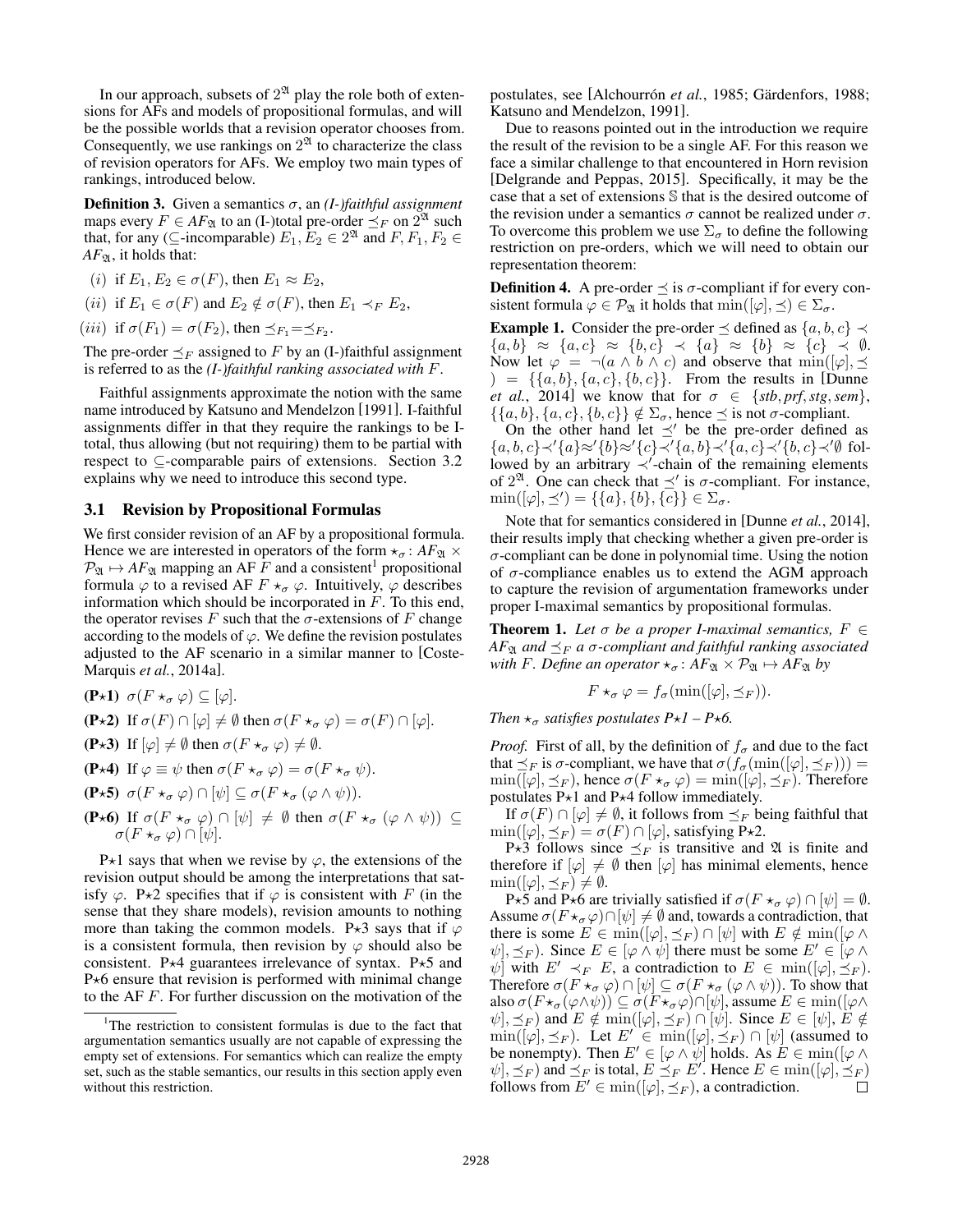**Theorem 2.** Let  $\star_{\sigma}$ :  $AF_{\mathfrak{A}} \times \mathcal{P}_{\mathfrak{A}} \mapsto AF_{\mathfrak{A}}$  *be an operator satisfying postulates*  $P\star I - P\star 6$  *for a proper I-maximal semantics* σ*. Then, there exists a faithful assignment mapping every*  $F \in AF_{\mathfrak{A}}$  *to a faithful ranking*  $\preceq_F$  *on*  $2^{\mathfrak{A}}$  *such that*  $\preceq_F$  *is*  $\sigma$ *compliant and*  $\sigma(F \star_{\sigma} \varphi) = \min(|\varphi|, \preceq_F)$  *for every*  $\varphi \in \mathcal{P}_{\mathfrak{A}}$ *.* 

*Proof.* For a set of interpretations S, we denote by  $\phi$ (S) a formula with  $[\phi(\mathbb{S})]=\mathbb{S}$ . If the elements of  $\mathbb{S} = \{E_1, \ldots, E_n\}$ are given explicitly we also write  $\phi(E_1, \ldots, E_n)$  for  $\phi(\mathbb{S})$ .

We define the binary relation  $\preceq_F$  on  $2^{\mathfrak{A}}$  as follows:

$$
E \preceq_F E' \text{ iff } E \in \sigma(F \star_\sigma \phi(E, E')).
$$

We begin by showing that  $\preceq_F$  is a total pre-order. It follows from P $\star$ 1 and P $\star$ 3 that  $\sigma(F\star_{\sigma}\phi(E,E'))$  is a non-empty subset of  $\{E, E'\}$ . Therefore  $\preceq_F$  is total. Moreover, if  $E = E'$ then  $\sigma(F \star_{\sigma} \phi(E)) = \{E\}$ . Hence  $E \preceq_{F} E$  holds for each  $E \in 2^{\mathfrak{A}}$ , i.e.,  $\preceq_F$  is reflexive.

In order to show transitivity of  $\preceq_F$ , let  $E_1, E_2, E_3 \in 2^{\mathfrak{A}}$ and assume  $E_1 \preceq_F E_2$  and  $E_2 \preceq_F E_3$ . By P $\star$ 1 and P $\star$ 3,  $\sigma(F\star_{\sigma}\phi(E_1, E_2, E_3))$  is a non-empty subset of  $\{E_1, E_2, E_3\}.$ First assume  $\sigma(F \star_{\sigma} \phi(E_1, E_2, E_3)) \cap \{E_1, E_2\} = \emptyset$ . Then  $\sigma(F \star_{\sigma} \phi(E_1, E_2, E_3)) = \{E_3\}.$  Knowing that  $\phi(E_2, E_3) \equiv$  $\phi(E_2, E_3) \wedge \phi(E_1, E_2, E_3)$ , we obtain from P $\star$ 5 and P $\star$ 6 that  $\sigma(F \star_{\sigma} \phi(E_1, E_2, E_3)) \cap \{E_2, E_3\} = \sigma(F \star_{\sigma} \phi(E_2, E_3)).$ But this implies  $\sigma(F \star_{\sigma} \phi(E_2, E_3)) = \{E_3\}$ , a contradiction to  $E_2 \preceq_F E_3$ .

On the other hand assume  $\sigma(F \star_{\sigma} \phi(E_1, E_2, E_3))$  ∩  $\{E_1, E_2\} \neq \emptyset$ . Since  $E_1 \preceq_F E_2$  we know that  $E_1 \in \sigma(F \star_{\sigma}$  $\phi(E_1, E_2)$ ) holds. Considering the fact that  $\phi(E_1, E_2) \equiv$  $\phi(E_1, E_2) \wedge \phi(E_1, E_2, E_3)$ , we obtain from P $\star$ 5 and P $\star$ 6 that  $\sigma(F \star_{\sigma} \phi(E_1, E_2, E_3)) \cap \{E_1, E_2\} = \sigma(F \star_{\sigma} \phi(E_1, E_2)).$ Thus,  $E_1 \in \sigma(F \star_{\sigma} \phi(E_1, E_2, E_3)) \cap \{E_1, E_2\}$ . Also  $E_1 \in$  $\sigma(F \star_{\sigma} \phi(E_1, E_2, E_3)) \cap \{E_1, E_3\}$  holds. By  $\phi(E_1, E_3) \equiv$  $\phi(E_1, E_3) \wedge \phi(E_1, E_2, E_3)$ , we obtain from P $\star$ 5 and P $\star$ 6 that  $\sigma(F \star_{\sigma} \phi(E_1, E_2, E_3)) \cap \{E_1, E_3\} = \sigma(F \star_{\sigma} \phi(E_1, E_3)).$ Therefore  $E_1 \in \sigma(F \star_{\sigma} \phi(E_1, E_3))$ , meaning that  $E_1 \preceq_F E_3$ .

Having shown that  $\preceq_F$  is total, reflexive and transitive, it follows that  $\prec_F$  is a total pre-order. The following lemmata show that  $\star_{\sigma}$  can indeed be simulated by  $\prec_F$ .

**Lemma 1.** Let  $E_1, E_2 \in 2^{\mathfrak{A}}$  such that  $E_1 \preceq_F E_2$ . Then for *all formulas*  $\varphi \in \mathcal{P}_{\mathfrak{A}}$ *, if*  $E_1 \in [\varphi]$  *and*  $E_2 \in \sigma(F \star_{\sigma} \varphi)$  *then*  $E_1 \in \sigma(F \star_{\sigma} \varphi)$ .

*Proof.* Let  $\varphi$  be a formula such that  $E_1 \in [\varphi]$  and  $E_2 \in$  $\sigma(F \star_{\sigma} \varphi)$ . Then from P $\star$ 5 and P $\star$ 6 it follows that  $\sigma(F \star_{\sigma} \varphi)$  $(\varphi \wedge \phi(E_1, E_2)) = \sigma(F \star_{\sigma} \varphi) \cap [\phi(E_1, E_2)].$  Moreover, from  $E_2 \in \sigma(F \star_{\sigma} \varphi)$  and P $\star$ 1 we derive that  $E_2 \in [\varphi],$ hence  $[\phi(E_1, E_2)] \subseteq [\varphi]$ . By P $\star$ 4 we now get  $\sigma(F \star_{\sigma} (\varphi \wedge$  $\phi(E_1, E_2)) = \sigma(F \star_{\sigma} \phi(E_1, E_2))$ . Therefore, by P $\star$ 5 and P $\star$ 6,  $\sigma(F \star_{\sigma} \phi(E_1, E_2)) = \sigma(F \star_{\sigma} \phi) \cap [\phi(E_1, E_2)]$ . This, together with the assumption that  $E_1 \preceq_F E_2$  (and therefore  $E_1 \in \sigma(F \star_{\sigma} \phi(E_1, E_2))$ ), entails  $E_1 \in \sigma(F \star_{\sigma} \varphi)$ .  $\Box$ 

**Lemma 2.** *For*  $\varphi \in \mathcal{P}_{\mathfrak{A}}$ ,  $\min([\varphi], \preceq_F) = \sigma(F \star_{\sigma} \varphi)$  *holds.* 

*Proof.*  $\subseteq$ : Let  $\varphi \in \mathcal{P}_{\mathfrak{A}}$ . Towards a contradiction assume that there is some  $E_1 \in \min([\varphi], \preceq_F)$  such that  $E_1 \notin \sigma(F \star_\sigma \varphi)$ . Since  $[\varphi] \neq \emptyset$  it follows by P $\star$ 3 that  $\sigma(F \star_{\sigma} \varphi) \neq \emptyset$ . Let  $E_2 \in$  $\sigma(F \star_{\sigma} \varphi)$ . Lemma 1 entails that  $E_1 \nleq_F E_2$ . This also means, recalling that  $E_1 \in \min(|\varphi|, \preceq_F)$ , that  $E_2 \npreceq_F E_1$ . But this

means by the definition of  $\preceq_F$  that  $\sigma(F \star_\sigma \phi(E_1, E_2)) = \emptyset$ , a contradiction to  $\star_{\sigma}$  satisfying P $\star$ 3.

 $≥$ : Let  $\varphi \in \mathcal{P}_{\mathfrak{A}}$  and  $E_1 \in \sigma(F \star_{\sigma} \varphi)$ . We show that for all  $E_2 \in [\varphi]$  it holds that  $E_1 \preceq_F E_2$ . To this end let  $E_2 \in [\varphi]$ . From  $E_1 \in \sigma(F \star_{\sigma} \varphi)$  we know that  $\sigma(F \star_{\sigma} \varphi)$  $\varphi$ )  $\cap$  [ $\phi$ (E<sub>1</sub>, E<sub>2</sub>)]  $\neq$  Ø. By P $\star$ 5 and P $\star$ 6 we get  $\sigma$ (F $\star$  $\sigma$ )  $\varphi$ )  $\cap$  $[\phi(E_1, E_2)] = \sigma(F \star_\sigma (\varphi \wedge \phi(E_1, E_2)))$ . Since  $E_1, E_2 \in [\varphi]$ it follows by P $\star$ 4 that  $\sigma(F \star_{\sigma} (\varphi \wedge \phi(E_1, E_2))) = \sigma(F \star_{\sigma}$  $\phi(E_1, E_2)$ ). Now as  $E_1 \in \sigma(F \star_{\sigma} \varphi)$  by assumption, also  $E_1 \in \sigma(F \star_{\sigma} \phi(E_1, E_2))$ , meaning that  $E_1 \preceq_F E_2$ . Since  $E_2$ was chosen arbitrarily,  $E_1 \in \min([\varphi], \preceq_F)$  follows.  $\Box$ 

From Lemma 2 it follows that  $\preceq_F$  is  $\sigma$ -compliant. It remains to show that  $\preceq_F$  is faithful wrt. F. If  $\sigma(F) = \emptyset$  this is trivially the case. Therefore assume  $\sigma(F) \neq \emptyset$ . By P $\star$ 2 we get  $\sigma(F \star_{\sigma} \top) = \sigma(F)$  (note that  $[\top] = 2^{\mathfrak{A}}$ ). Hence  $\sigma(F) = \min(|\top|, \preceq_F) = \min(2^{\mathfrak{A}}, \preceq_F)$ , meaning that for  $E_1, E_2 \in 2^{\mathfrak{A}}, E_1 \approx_F E_2$  if  $E_1, E_2 \in \sigma(F)$  and  $E_1 \prec_F E_2$ if  $E_1 \in \sigma(F)$  and  $E_2 \notin \sigma(F)$ . Therefore conditions (i) and (ii) from Definition 3 are fulfilled. Condition (iii) holds since  $\preceq_F$  is defined with respect to the extensions of F, hence  $\preceq_F$ is faithful wrt. F. П

The attentive reader might have noticed that we did not make explicit use of the restriction to proper I-maximal semantics in the proofs above. It is rather used implicitely since, in general, rankings which are both faithful and  $\sigma$ -compliant only exist if  $\sigma$  fulfills property (ii) of proper I-maximality.

We can use the representation results obtained from Theorems 1 and 2 to define concrete operators via faithful and compliant rankings. For instance, the ranking  $\preceq_F$  where the  $\sigma$ -extensions of F are the minimal elements and the remaining candidates in  $2^{\mathfrak{A}}$  are ordered as a  $\prec$ -chain leads to a simple but natural operator for any semantics  $\sigma$ . The concrete contents of  $\Sigma_{\sigma}$  will be the crucial aspect to consider when defining more refined operators under a certain semantics  $\sigma$ .

#### 3.2 Revision by Argumentation Frameworks

In this section we investigate operators  $*_\sigma$ :  $AF_{\mathfrak{A}} \times AF_{\mathfrak{A}} \mapsto$  $AF_{\mathfrak{A}}$ . Such operators map an AF F and an AF G to an AF  $F *_{\sigma} G$ . The underlying concept of a model is given by the argumentation semantics  $\sigma$ . As before, we show a correspondence between a set of postulates and a class of rankings on  $2^{\mathfrak{A}}$ . The revision postulates, in the manner of [Katsuno and Mendelzon, 1991], are formulated as follows:

- (A\*1)  $\sigma(F *_{\sigma} G) \subseteq \sigma(G)$ .
- (A∗2) If  $\sigma(F) \cap \sigma(G) \neq \emptyset$ , then  $\sigma(F *_{\sigma} G) = \sigma(F) \cap \sigma(G)$ .
- (A\*3) If  $\sigma(G) \neq \emptyset$ , then  $\sigma(F \ast_{\sigma} G) \neq \emptyset$ .
- (A\*4) If  $\sigma(G) = \sigma(H)$ , then  $\sigma(F *_{\sigma} G) = \sigma(F *_{\sigma} H)$ .
- (A\*5)  $\sigma(F *_{\sigma} G) \cap \sigma(H) \subseteq \sigma(F *_{\sigma} f_{\sigma}(\sigma(G) \cap \sigma(H))).$
- (**A**\*6) If  $\sigma(F *_{\sigma} G) \cap \sigma(H) \neq \emptyset$ , then  $\sigma(F *_{\sigma} f_{\sigma}(\sigma(G) \cap \sigma(H))) \subseteq \sigma(F *_{\sigma} G) \cap \sigma(H).$

(*Acyc*) If for  $0 \leq i \leq n$ ,  $\sigma(F *_{\sigma} G_{i+1}) \cap \sigma(G_i) \neq \emptyset$  and  $\sigma(F \ast_{\sigma} G_0) \cap \sigma(G_n) \neq \emptyset$  then  $\sigma(F \ast_{\sigma} G_n) \cap \sigma(G_0) \neq \emptyset$ .

Postulate *Acyc* is borrowed from [Delgrande and Peppas, 2015]. Its addition to the set of postulates is motivated by the following problem. Suppose that for an  $AF F$  we have a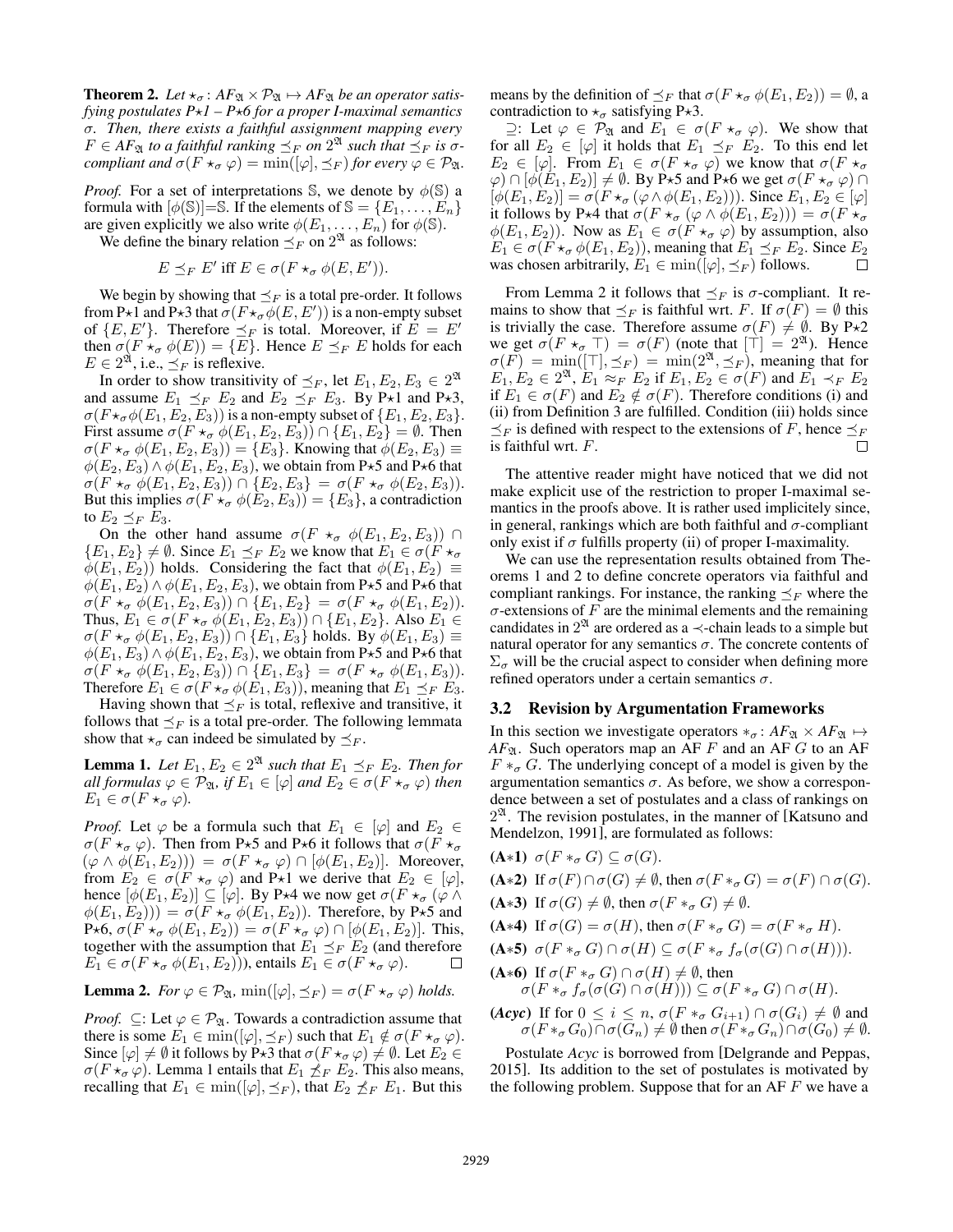ranking  $\prec_F$  on  $2^{\mathfrak{A}}$  which behaves as in the following figure for the extensions  $\{a\}, \{b, c\}, \{a, c\}$  and  $\{b\}$ , and as a faithful ranking otherwise.

$$
\{b,c\} \setlength{\unitlength}{[1.5ex] \begin{picture}(10,0) \put(0,0){\vector(0,1){1.5ex} \put(0,0){\vector(0,1){1.5ex} \put(0,0){\vector(0,1){1.5ex} \put(0,0){\vector(0,1){1.5ex} \put(0,0){\vector(0,1){1.5ex} \put(0,0){\vector(0,1){1.5ex} \put(0,0){\vector(0,1){1.5ex} \put(0,0){\vector(0,1){1.5ex} \put(0,0){\vector(0,1){1.5ex} \put(0,0){\vector(0,1){1.5ex} \put(0,0){\vector(0,1){1.5ex} \put(0,0){\vector(0,1){1.5ex} \put(0,0){\vector(0,1){1.5ex} \put(0,0){\vector(0,1){1.5ex} \put(0,0){\vector(0,1){1.5ex} \put(0,0){\vector(0,1){1.5ex} \put(0,0){\vector(0,1){1.5ex} \put(0,0){\vector(0,1){1.5ex} \put(0,0){\vector(0,1){1.5ex} \put(0,0){\vector(0,1){1.5ex} \put(0,0){\vector(0,1){1.5ex} \put(0,0){\vector(0,1){1.5ex} \put(0,0){\vector(0,1){1.5ex} \put(0,0){\vector(0,1){1.5ex} \put(0,0){\vector(0,1){1.5ex} \put(0,0){\vector(0,1){1.5ex} \put(0,0){\vector(0,1){1.5ex} \put(0,0){\vector(0,1){1.5ex} \put(0,0){\vector(0,1){1.5ex} \put(0,0){\vector(0,1){1.5ex} \put(0,0){\vector(0,1){1.5ex} \put(0,0){\vector(0,1){1.5ex} \put(0,0){\vector(0,1){1.5ex} \put(0,0){\vector(0,1){1.5ex} \put(0,0){\vector(0,1){1.5ex} \put(0,0){\vector(0,1){1.5ex} \put(0,0){\vector(0,1){1.5ex} \put(0,0){\vector(0,1){1.5ex} \put(0,0){\vector
$$

The arrow means that the relation is strict: thus  $\{a\} \preceq_F$  ${b, c}$  and  ${b, c} \npreceq_F {a}$ . The relation  $\prec_F$ , then, contains a non-transitive cycle and is not a pre-order. However, quick inspection of the figure shows that for any non-empty subset S of extensions that can be represented by an AF under a proper I-maximal semantics  $\sigma$ , min( $\mathbb{S}, \prec_F$ ) is still well defined and non-empty. Thus it is possible to define an operator  $*_\sigma$  in the usual way:  $F *_{\sigma} G = f_{\sigma}(\min(\sigma(G), \prec_F))$ , and – crucially – the operator  $*_{\sigma}$  satisfies postulates A∗1 – A∗6.

Additionally, there is no transitive ranking  $\preceq_F^*$  which is transitive and yields the same revision operator. To see this, notice that if  $\preceq_F^*$  existed, it would have to satisfy  $\min({\{\{a\},\{b,c\}\}, \preceq_F^{\star}}) = {\{\{a\}\}},$  because we know that  $\sigma(F *_{\sigma} f_{\sigma}(\{\{a\},\{b,c\}\})) = \{\{a\}\}\$ . Thus it would hold that  ${a} \rightarrow_{F}^{*} {b, c}$ . Similarly, we get that  ${b, c} \rightarrow_{F}^{*} {a, c} \rightarrow_{F}^{*}$  $\{b\} \prec_F^* \{a\}$ , and the cycle is reiterated.

Nonetheless, non-transitive cycles are something we want to avoid: since a natural reading of the rankings on  $2^{\mathfrak{A}}$  is as plausibility relations, we would like these rankings to be transitive, and it is thus undesirable to have revision operators that characterize non-transitive rankings. In order to prevent this situation we make use of *Acyc*.

The second detail that needs to be mentioned is our use of I-faithful assignments, motivated by the way in which proper I-maximal semantics work. Given a revision operator  $*_\sigma$  and  $F \in AF_{\mathfrak{A}}$ , the natural way to rank two extensions  $E_1$  and  $E_2$  is by appeal to  $F *_{\sigma} f_{\sigma}(\{E_1, E_2\})$ : if  $E_1 \in \sigma(F *_{\sigma}$  $f_{\sigma}(\{E_1, E_2\})$ , then  $E_1$  is considered 'more plausible' than  $E_2$  and it should hold that  $E_1 \preceq_F E_2$ . However, by proper I-maximality of  $\sigma$ ,  $f_{\sigma}(\{E_1, E_2\})$  exists only if  $E_1$  and  $E_2$ are  $\subseteq$ -incomparable. Thus if  $E_1$  and  $E_2$  are  $\subseteq$ -comparable,  $*_{\sigma}$  might not have any means to adjudicate between  $E_1$  and  $E_2$ , hence it is natural to allow them to be incomparable with respect to  $\preceq_F$ .

Given these preliminaries, we can now state our main representation results.

**Theorem 3.** Let  $\sigma$  be a proper *I-maximal semantics*,  $F \in$  $AF_{\mathfrak{A}}$  *and*  $\preceq_F$  *an I-faithful ranking associated with* F. Define *an operator*  $*_\sigma$ :  $AF_{\mathfrak{A}} \times AF_{\mathfrak{A}} \mapsto AF_{\mathfrak{A}}$  *by:* 

$$
F *_{\sigma} G = f_{\sigma}(\min(\sigma(G), \preceq_F)).
$$

*Then*  $*_{\sigma}$  *satisfies postulates*  $A * I - A * 6$  *and*  $Acyc$ .

*Proof.* Since  $\sigma$  is proper I-maximal, any non-empty subset of  $\sigma(G)$  (in particular,  $\min(\sigma(G), \preceq_F)$ ) is realizable under  $\sigma$ . Thus  $*_{\sigma}$  is well-defined and we do not need to add any extra condition on  $\preceq_F$ , such as  $\sigma$ -compliance. Keeping this in mind, the proof that  $A*1 - A*6$  hold is entirely similar to Theorem 1. In the following we show that *Acyc* also holds.

Let  $G_0, G_1, \ldots, G_n$  be a sequence of AFs such that for all  $i \in \{1, \ldots, n\}$ ,  $(F *_{\sigma} G_i) \cap \sigma(G_{i-1}) \neq \emptyset$  and  $(F *_{\sigma} G_i)$  $(G_0) \cap \sigma(G_n) \neq \emptyset$  holds. From  $(F \ast_{\sigma} G_1) \cap \sigma(G_0) \neq \emptyset$ we derive by proper I-maximality of  $\sigma$  that  $\min(\sigma(G_1), \preceq_F)$  $(0 \cap \sigma(G_0) \neq \emptyset$ . Hence there is an extension  $E'_0 \in \sigma(G_0)$  such that  $E'_0 \preceq_F E_1$  for all  $E_1 \in \sigma(G_1)$ . Likewise we get from  $(F *_{\sigma} G_2) \cap \sigma(G_1) \neq \emptyset$  that there is an extension  $E'_1 \in \sigma(G_1)$ such that  $E'_1 \leq_F E_2$  for all  $E_2 \in \sigma(G_2), \ldots$ , and from  $(F * G_n) \cap \sigma(G_{n-1}) \neq \emptyset$  that there is an extension  $E'_{n-1} \in$  $\sigma(G_{n-1})$  such that  $E'_{n-1} \preceq_F E_n$  for all  $E_n \in \sigma(G_n)$ . From transitivity of  $\preceq_F$  we get  $E'_0 \preceq_F E_n$  for all  $E_n \in \sigma(G_n)$ . Finally, from  $(F *_{\sigma} G_0) \cap \sigma(\overline{G_n}) \neq \emptyset$  it follows that there is some  $E_0'' \in \sigma(G_0)$  with  $E_0'' \preceq_F E_0$  for all  $E_0 \in \sigma(G_0)$ and  $E_0'' \in \sigma(G_n)$ . Now from  $E_0'' \preceq_F E_0' \preceq_F E_n$  (for all  $E_n \in \sigma(G_n)$ ) it follows that  $E_0'' \in \min(\sigma(G_n), \preceq_F)$ . Hence  $\sigma(F \ast_{\sigma} G_n) \cup \sigma(G_0) \neq \emptyset.$ 

**Theorem 4.** Let  $*_\sigma$ :  $AF_{\mathfrak{A}} \times AF_{\mathfrak{A}} \mapsto AF_{\mathfrak{A}}$  *be an operator satisfying postulates A*∗*1 – A*∗*6 and Acyc for a proper I-maximal semantics* σ*. Then, there exists an I-faithful assignment map* $p$ *ing every*  $F \in AF_{\mathfrak{A}}$  *to an I-faithful ranking*  $\preceq_F$  *on*  $2^{\mathfrak{A}}$  *such that*  $F *_{\sigma} G = f_{\sigma}(\min(\sigma(G), \preceq_F))$  *for any*  $G \in AF_{\mathfrak{A}}$ *.* 

*Proof.* Assume there is  $*_\sigma$ :  $AF_{\mathfrak{A}} \times AF_{\mathfrak{A}} \mapsto AF_{\mathfrak{A}}$  satisfying postulates A∗1-A∗6 and *Acyc*, and take an  $F \in AF_{\mathfrak{A}}$ . We construct  $\preceq_F$  in two steps. First we define a relation  $\preceq_F'$  on  $2^{\mathfrak{A}}$  by saying that for any two  $\subseteq$ -incomparable  $E, E' \in 2^{\mathfrak{A}}$ :

$$
E \preceq'_F E' \text{ iff } E \in \sigma(F *_{\sigma} f_{\sigma}(\{E, E'\})).
$$

The relation  $\preceq_F'$  is reflexive, as A∗1 and A∗3 imply that  $E \in$  $\sigma(F *_{\sigma} f_{\sigma}(\{E\}))$ , but not necessarily total. In the next step we take  $\preceq_F$  to be the transitive closure of  $\preceq_F'$ . In other words:

$$
E \preceq_F E'
$$
 iff there exist  $E_1, \ldots, E_n$  such that:  
\n $E_1 = E, E_n = E'$  and  $E_1 \preceq_F' \cdots \preceq_F' E_n$ .

The remainder of the proof shows that  $\preceq_F$  is the desired I-faithful ranking. First, notice that if  $E_1 \preceq_F^{\prime} E_2$  then  $E_1 \preceq_F^{\prime} E_2$  $E_2$ . Hence  $\preceq_F$  is reflexive and, by construction, it is transitive, which makes it a pre-order on  $2^{\tilde{X}}$ . Additionally, for any two  $\subseteq$ -incomparable extensions  $E_1, E_2$ , proper I-maximality of  $\sigma$  guarantees that  $f_{\sigma}(\{E_1, E_2\})$  exists. By A∗1 and A∗3,  $\sigma(F *_{\sigma} f_{\sigma}(\{E_1, E_2\}))$  is a non-empty subset of  $\{E_1, E_2\}$ , thus  $E_1 \preceq_F^{\prime} E_2$  or  $E_2 \preceq_F^{\prime} E_1$  and  $\preceq_F^{\prime}$  is I-total. Next we argue that  $\preceq$  is an I-faithful ranking.

Due to proper I-maximality of  $\sigma$ , a set  $\{E_1, E_2\}$  is realizable whenever  $E_1$  and  $E_2$  are  $\subseteq$ -incomparable. Thus, we usually write simply  $\{E_1, E_2\}$  instead of  $\sigma(f_\sigma(\{E_1, E_2\}))$ .

**Lemma 3.** *If*  $E_1, E_2 \in \sigma(F)$ *, then*  $E_1 \approx_F E_2$ *.* 

*Proof.* From A∗2 and proper I-maximality of  $\sigma$ , we get  $\sigma(F * f_{\sigma}(\{E_1, E_2\})) = \sigma(F) \cap \{E_1, E_2\} = \{E_1, E_2\}.$  Thus  $E_1 \preceq_F^r E_2$  and  $E_2 \preceq_F^r E_1$ , which implies  $E_1 \approx_F E_2$ .  $\Box$ 

Lemma 3 shows that  $\preceq_F$  satisfies property (*i*) of I-faithful assignments. For property  $(ii)$  we make use of the following lemmas. It is in this context that *Acyc* proves crucial.

**Lemma 4.** *If*  $E_1, \ldots, E_n$  are pairwise distinct extensions with  $E_1 \preceq_F' E_2 \preceq_F' \cdots \preceq_F' E_n \preceq_F' E_1$ , then  $E_1 \preceq_F' E_n$ .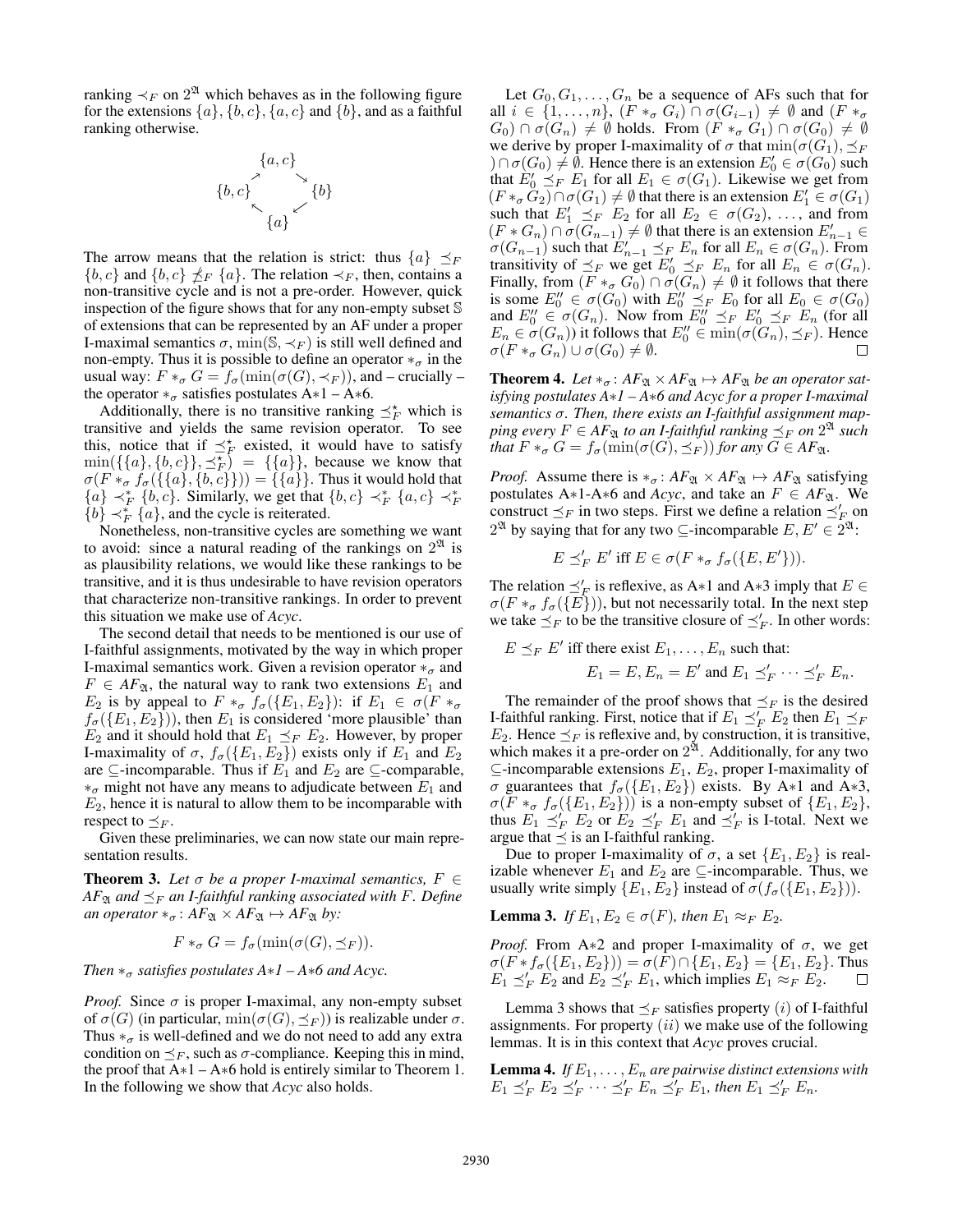*Proof.* If  $n = 2$  the conclusion follows immediately. In the following we assume that  $n > 2$ . From the hypothesis we have that  $E_i \in \sigma(F *_{\sigma} f_{\sigma}(\{E_i, E_{i+1}\}))$ , for  $i \in$  $\{1, n-1\}$ , and  $E_n \in \sigma(F *_{\sigma} f_{\sigma}(\{E_n, E_1\}))$ . It follows that  $E_1 \in \sigma(F *_{\sigma} f_{\sigma}(\{E_1, E_2\})) \cap \{E_n, E_1\}, E_i \in$  $\sigma(F *_{\sigma} f_{\sigma}(\{E_i, E_{i+1}\})) \cap \{E_{i-1}, E_i\}$ , for  $i \in \{2, \ldots, n-1\}$ , and  $E_n \in \sigma(F \ast_{\sigma} f_{\sigma}(\{E_n, E_1\})) \cap \{E_{n-1}, E_n\}$ . Applying *Acyc*, we get that  $\sigma(F *_{\sigma} f_{\sigma}(\{E_n, E_1\})) \cap \{E_1, E_2\} \neq \emptyset$ . From A∗5 and A∗6 it follows that  $\sigma(F *_\sigma f_\sigma(\lbrace E_n,E_1 \rbrace)) \cap$  ${E_1, E_2} = \sigma(F *_{\sigma} f_{\sigma}({E_n, E_1} \cap {E_1, E_2})).$  Since  ${E_n, E_1} \cap {E_1, E_2} = {E_1}$  we get by A\*4 that  $\sigma(F \ast_{\sigma}$  $f_{\sigma}(\{E_n, E_1\} \cap \{E_1, E_2\})) = \sigma(F \ast_{\sigma} f_{\sigma}(E_1))$ . Finally, using A∗1 and A∗3 we conclude that  $\sigma(F *_{\sigma} f_{\sigma}(E_1)) = \{E_1\}$ , and thus  $E_1 \in \sigma(F *_{\sigma} f_{\sigma}(\{E_n, E_1\}))$ , implying  $E_1 \preceq_F^{\prime} E_n$ .

**Lemma 5.** For any extensions E and E', if  $E \prec'_{F} E'$  then  $E \prec_F E'.$ 

*Proof.* Suppose, on the contrary, that  $E' \preceq_F E$ . Then there exist  $E_1, \ldots, E_n$  such that  $E_1 = E', E_n = E$  and  $E_1 \preceq_F' \cdots \preceq_F' E_n$ . Since we also have  $E \prec_F' E'$ , we can apply Lemma 4 to get  $E_1 \preceq_F^{\prime} E_n$ , a contradiction.

**Lemma 6.** *If*  $E_1$  *and*  $E_2$  *are*  $\subseteq$ *-incomparable extensions and*  $E_1 \in \sigma(F)$ *,*  $E_2 \notin \sigma(F)$ *, then*  $E_1 \prec_F E_2$ *.* 

*Proof.* By proper I-maximality of  $\sigma$  and A∗2 we get  $\sigma(F \ast_{\sigma}$  $f_{\sigma}(\{E_1, E_2\}) = \sigma(F) \cap \{E_1, E_2\} = \{E_1\}.$  This implies that  $E_1 \prec'_F E_2$  and by Lemma 5  $E_1 \prec_F E_2$ .

Lemma 6 gives us property  $(ii)$ . Property  $(iii)$  is true because  $\preceq_F$  extends  $\preceq_F$ , which is defined solely with respect to the extensions of  $F$ .

Lastly, we show that the extensions of  $F \ast_{\sigma} G$ , for any  $G \in AF_{\mathfrak{A}}$ , are the minimal elements of  $\sigma(G)$  under  $\preceq_F$ .

**Lemma 7.** *For any two extensions*  $E_1$ ,  $E_2$  *and any*  $G \in AF_{\mathfrak{A}}$ *, if*  $E_1 \in \sigma(G)$ ,  $E_2 \in \sigma(F *_{\sigma} G)$  and  $E_1 \preceq'_{F} E_2$ , then  $E_1 \in$  $\sigma(F \ast_{\sigma} G)$ .

*Proof.* Since  $E_2 \in \sigma(F \ast_{\sigma} G)$ , by A∗1 we get that  $E_2 \in \sigma(G)$ . Thus  $E_1$  and  $E_2$  are both  $\sigma$ -extensions of G, and by proper I-maximality of  $\sigma$ ,  $f_{\sigma}(\{E_1, E_2\})$  exists. Given this, the rest of the proof is similar to the one for Lemma 1. П

**Lemma 8.** *For any*  $G \in AF_{\mathfrak{A}}$ *,*  $\min(\sigma(G), \preceq_F') = \sigma(F \ast_{\sigma} G)$ *.* 

*Proof.* Keeping in mind that for any two  $\sigma$ -extensions  $E_1, E_2$ of G, by proper I-maximality of  $\sigma$ ),  $E_1 \preceq_F' E_2$  or  $E_2 \preceq_F' E_1$ , the proof is similar to the one for Lemma 2.

**Lemma 9.** *For any argumentation framework*  $G \in AF_{\mathfrak{A}}$ *, it holds that*  $min(\sigma(G), \preceq_F) = min(\sigma(G), \preceq_F')$ *.* 

*Proof.*  $\subseteq$ : Let  $E_1 \in \min(\sigma(G), \preceq_F)$  and suppose there exists  $E_2 \in \sigma(G)$  with  $E_2 \prec_F^{\prime} E_1$ . By Lemma 5, this implies that  $E_2 \prec_F E_1$ , a contradiction to  $E_1 \in \min(\sigma(G), \preceq_F)$ . It follows that  $E_1 \preceq_F' E_2$ , thus  $E_1 \in \min(\sigma(G), \preceq_F')$ .

 $\supseteq$ : Take  $E_1$  ∈ min( $\sigma(G), \preceq'_F$ ) and any  $E_2$  ∈  $\sigma(G)$ . If  $E_2 = E_1$ , it follows that  $E_1 \preceq_F^f E_2$ . If  $E_2 \neq E_1$ , then by proper I-maximality of  $\sigma$ ,  $E_1$  and  $E_2$  are  $\subseteq$ -incomparable and thus  $E_1 \preceq_F^{\prime} E_2$  or  $E_2 \preceq_F^{\prime} E_1$ . We cannot have that  $E_2 \prec_F' E_1$ , since this would contradict the hypothesis that

 $E_1 \in \min(\sigma(G), \preceq_F')$ , therefore  $E_1 \preceq_F' E_2$ . In both cases it follows that  $E_1 \preceq_F E_2$ , hence  $E_1 \in \min(\sigma(G), \preceq_F)$ .

Lemmata 8 and 9 imply that for any  $G \in AF_{\mathfrak{A}}, \sigma(F * G) =$  $\min(\sigma(F), \preceq_F)$ . This concludes the proof. П

Finally, notice that any faithful assignment on  $2^{\mathfrak{A}}$  can be used, *via* Theorem 3, to construct a revision operator  $\sigma_*$ :  $AF_{\mathfrak{A}} \times AF_{\mathfrak{A}} \rightarrow AF_{\mathfrak{A}}$ . The reason why revision by argumentation frameworks is easier than revision by propositional formulas is the fact that any subset of  $\sigma(F)$  is realizable under  $\sigma$ , for any proper I-maximal semantics  $\sigma$  and  $F \in AF_{\mathfrak{A}}$ . Also, any faithful assignment is an I-faithful assignment in our sense, which implies, by Theorem 3, that  $*_{\sigma}$  satisfies A∗1 – A∗6 and *Acyc*. Thus, any model-based revision operator from the standard literature on belief change (e.g., Dalal's operator [Dalal, 1988]) can be used as a revision operator of AFs by AFs.

# 4 Discussion

Related Work As we already indicated in the introduction to this work, there has been a substantial amount of research in the dynamics of argumentation frameworks although the problems investigated and approaches that have been developed to tackle these differ considerably. We briefly discuss the most closely related work.

Booth *et al.* [2013] develop a general AGM-like framework for modelling the dynamics of AFs based on a labelling approach. Particularly relevant for their work is the notion of "fall back beliefs" which represent the most rational outcome of the input AF given a constraint. Their revision operator is defined in terms of conflict free labellings and their notion of "fall back beliefs" is developed only for complete semantics.

We have already mentioned the work presented in [Coste-Marquis *et al.*, 2014a] which is the starting point of our investigation. On the semantic side, their revision functions are defined following a two step process: first a counter-part to the notion of faithful assignment on the models of the revision operators is defined; secondly, a set of AFs that generate such extensions is constructed using different criteria, e.g. minimizing the changes in the attack relation of the input AF vs. minimizing the number of AFs generated. The main difference between the work presented in [Coste-Marquis *et al.*, 2014a] to our work is that we consider the issue of revision of AFs as minimal change in the arguments statuses under the constraint that a single AF has to be produced. The price we pay is that in our solution the revised AF may have new arguments while in [Coste-Marquis *et al.*, 2014a] only the attack relation can be modified. Recent work on realizability in compact AFs [Baumann *et al.*, 2014] could pave the way for revision in the setting where, the result is a single AF, but no additional arguments are allowed to come into play.

Finally, in [Coste-Marquis *et al.*, 2014b] the revision problem for AFs is translated into propositional logic thus enabling the use of classical AGM revision operators to carry out revision in the AF setting. On the other hand, the revision formulas are defined in terms of the skeptical acceptance of arguments. Nevertheless, the output of revision is still a set of AFs rather than a single AF.